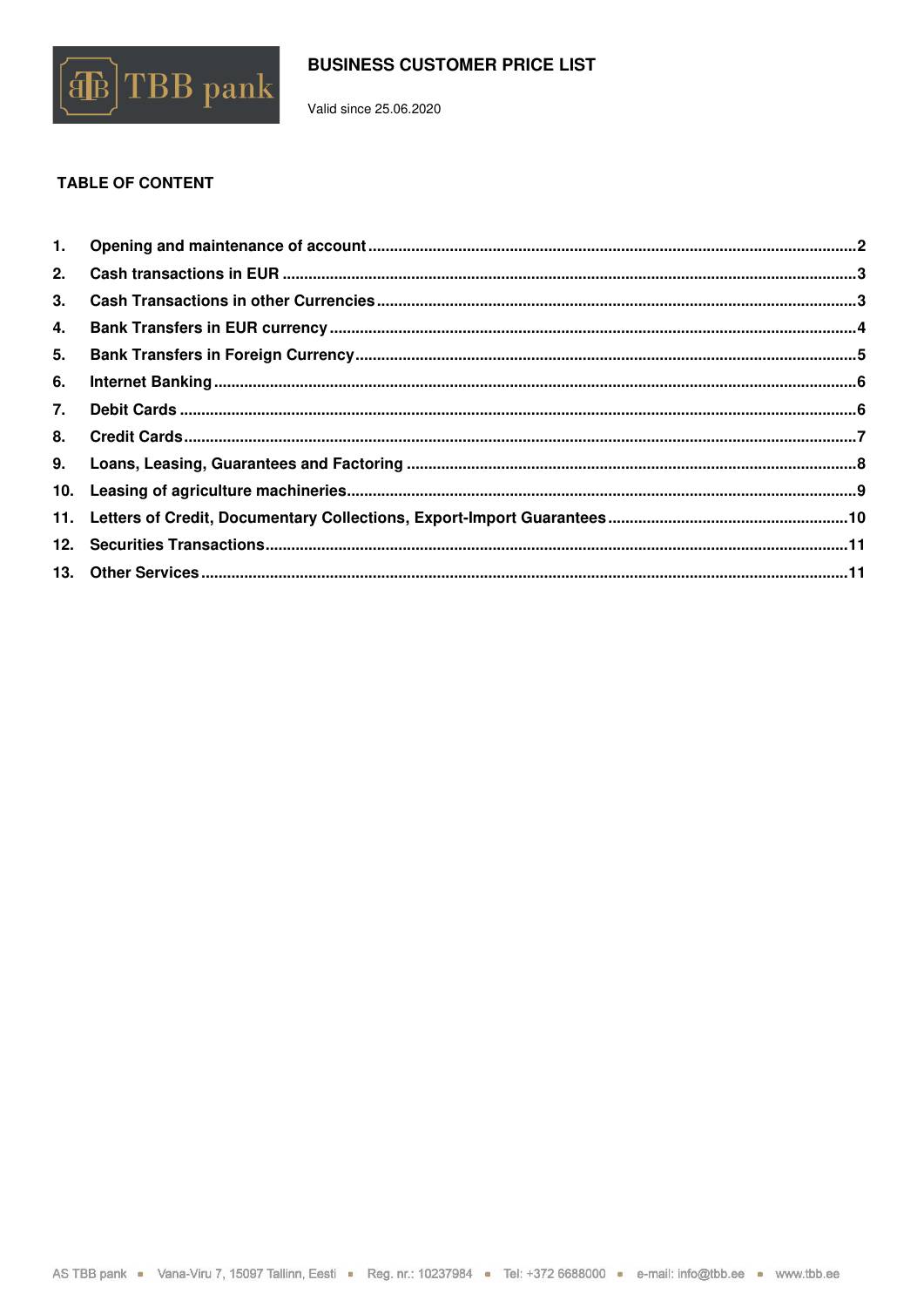

Valid since 25.06.2020

<span id="page-1-0"></span>

| 1.   | Opening and maintenance of account                                                 | <b>Price</b>      |
|------|------------------------------------------------------------------------------------|-------------------|
| 1.1  | Opening a current account                                                          |                   |
|      | <b>Residents of Estonia</b>                                                        | Free of charge    |
|      | Residents of Estonia with non-residents in its structure                           | Free of charge    |
|      | Non-residents registered in the European Union (except Cyprus, Malta)              | Free of charge    |
|      | Non-residents registered in another countries (including Cyprus, Malta)            | 1200 EUR          |
| 1.2  | Current account maintenance fee                                                    |                   |
|      | <b>Residents of Estonia</b>                                                        | Free of charge    |
|      | Residents of Estonia with non-residents in its structure                           | 10 EUR per month  |
|      | Non-residents registered in the European Union (except Cyprus, Malta)              | 20 EUR per month  |
|      | Non-residents registered in another countries (including Cyprus, Malta)            | 100 EUR per month |
| 1.3  | Mandatory account balance*                                                         |                   |
|      | <b>Residents of Estonia</b>                                                        | Free of charge    |
|      | Residents of Estonia with non-residents in its structure                           | Free of charge    |
|      | Non-residents registered in the European Union (except Cyprus, Malta)              | Free of charge    |
|      | Non-residents registered in another countries (including Cyprus, Malta)            | 1200 EUR per year |
| 1.4  | Payment for storage of means on settlement accounts in EUR **                      | 0.5% per year     |
| 1.5  | Start-up account opening                                                           | Free of charge    |
| 1.6  | Freezing / Unfreezing a current account at client's request                        | Free of charge    |
| 1.7  | Closing a current account                                                          | Free of charge    |
| 1.8  | The SMS notification about revenues to the settlement account (price<br>for 1 SMS) | 0.20 EUR          |
| 1.9  | Service charge for maintenance of the closed EUR current account                   | 150 EUR per month |
| 1.10 | Fee for enhanced due diligence measures***                                         | <b>200 EUR</b>    |

\* The mandatory cash account balance is reserved upon opening a current account and at least twice the amount.

\*\* The payment works for non-resident customers of the bank and residents, has nonresidents in its structure. The amount in calculated daily at the end of each calendar day from the positive rest exceeding a limit in 500 000 euros. The payment will be deducted once a month in the first day

\*\*\* The enhanced due diligence fee is applied once to the opening of an account for Estonian company with non-residents in its structure, to residents registered in European Union countries and to companies registered in other countries. The amount is charged before the account is residents registered in other countries. opened and is non-refundable if the account is not opened.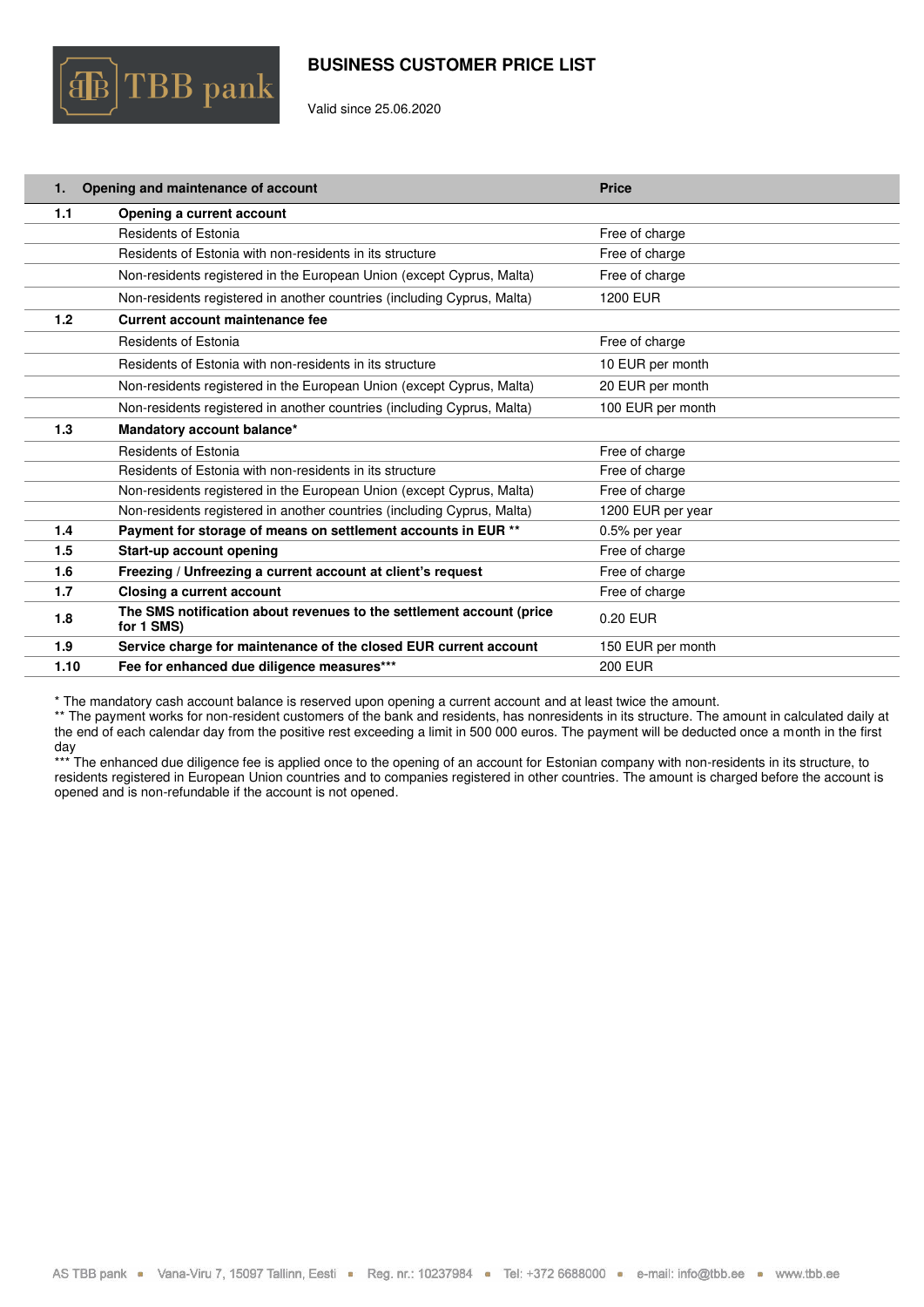

Valid since 25.06.2020

<span id="page-2-0"></span>

| 2.  | <b>Cash transactions in EUR</b>                            | <b>Price</b>                           |
|-----|------------------------------------------------------------|----------------------------------------|
| 2.1 | <b>Cash depositing</b>                                     |                                        |
|     | To own account                                             | 0,5% of the amount,<br>min. 5 EUR      |
|     | To another account in TBB bank                             | 0.5% of the amount,<br>min. 5 EUR      |
| 2.2 | Cash withdrawal                                            | 0,5% of the amount,<br>min. 5 EUR      |
| 2.3 | Other cash operations                                      |                                        |
|     | Exchange of notes                                          | 1,0% of the amount.<br>min. 5 EUR      |
|     | Exchange of coins for notes                                | 10,0% of the amount.<br>min. 10.00 EUR |
|     | Booking of cash*                                           | Free of charge                         |
|     | Contractual penalty for not picking up the booked currency | <b>100 EUR</b>                         |

\* Cash amounts exceeding EUR 15 000 or its equivalent in another currency is subject to advance reservation. Advance reservation application of cash must be submitted the latest by 12:00 p.m. on the banking day before fulfilling the order.

<span id="page-2-1"></span>

| 3.  | <b>Cash Transactions in other Currencies</b>               | <b>Price</b>                                                                                  |
|-----|------------------------------------------------------------|-----------------------------------------------------------------------------------------------|
| 3.1 | Cash depositing to own account                             |                                                                                               |
|     | USD, SEK                                                   | 3,0% of the amount.<br>min. 5 EUR                                                             |
|     | <b>RUB</b>                                                 | 5,0% of the amount.<br>min. 5 EUR                                                             |
| 3.2 | Cash depositing to another person account in AS TBB bank   |                                                                                               |
|     | USD, SEK                                                   | 3,0% of the amount.<br>min. 5 EUR                                                             |
|     | <b>RUB</b>                                                 | 5,0% of the amount.<br>min. 5.00 EUR                                                          |
| 3.3 | Cash withdrawal                                            |                                                                                               |
|     | USD, SEK                                                   | 2,0% of the amount,<br>min. 5 EUR                                                             |
|     | <b>RUB</b>                                                 | 5.0% of the amount.<br>min. 5.00 EUR                                                          |
|     | Other currencies                                           | 2,0% of the amount.<br>min. 5.00 EUR                                                          |
| 3.4 | <b>Additional services</b>                                 |                                                                                               |
|     | Booking of foreign currency*                               | Free of charge                                                                                |
|     | Contractual penalty for not picking up the booked currency | 0.2% of the amount.<br>min 100 EUR                                                            |
|     | Inspection of banknotes at the request of the customer     | 0.35 EUR / nominal                                                                            |
|     | Exchange of notes of the same currency                     | 1,0% of the amount,<br>min. 5 EUR                                                             |
| 3.5 | Cash currency exchange (USD, SEK, RUB)                     | At the market rate, starting from EUR 10 000 or<br>equivalent at the agreed rate $**$ + 3 EUR |

\* Cash amounts exceeding EUR 15 000 or its equivalent in another currency are subject to advance reservation. Advance reservation application of cash must be submitted the latest by 12:00 p.m. on the banking day before fulfilling the order.

\*\* The exchange rates on the website are informative and may change during the banking day. The agreement rate applies to cash transactions of AS TBB bank customers from 10,000 euros which can be requested individually from the Bank's dealer by phone. +372 6688 037, +372 5347 2183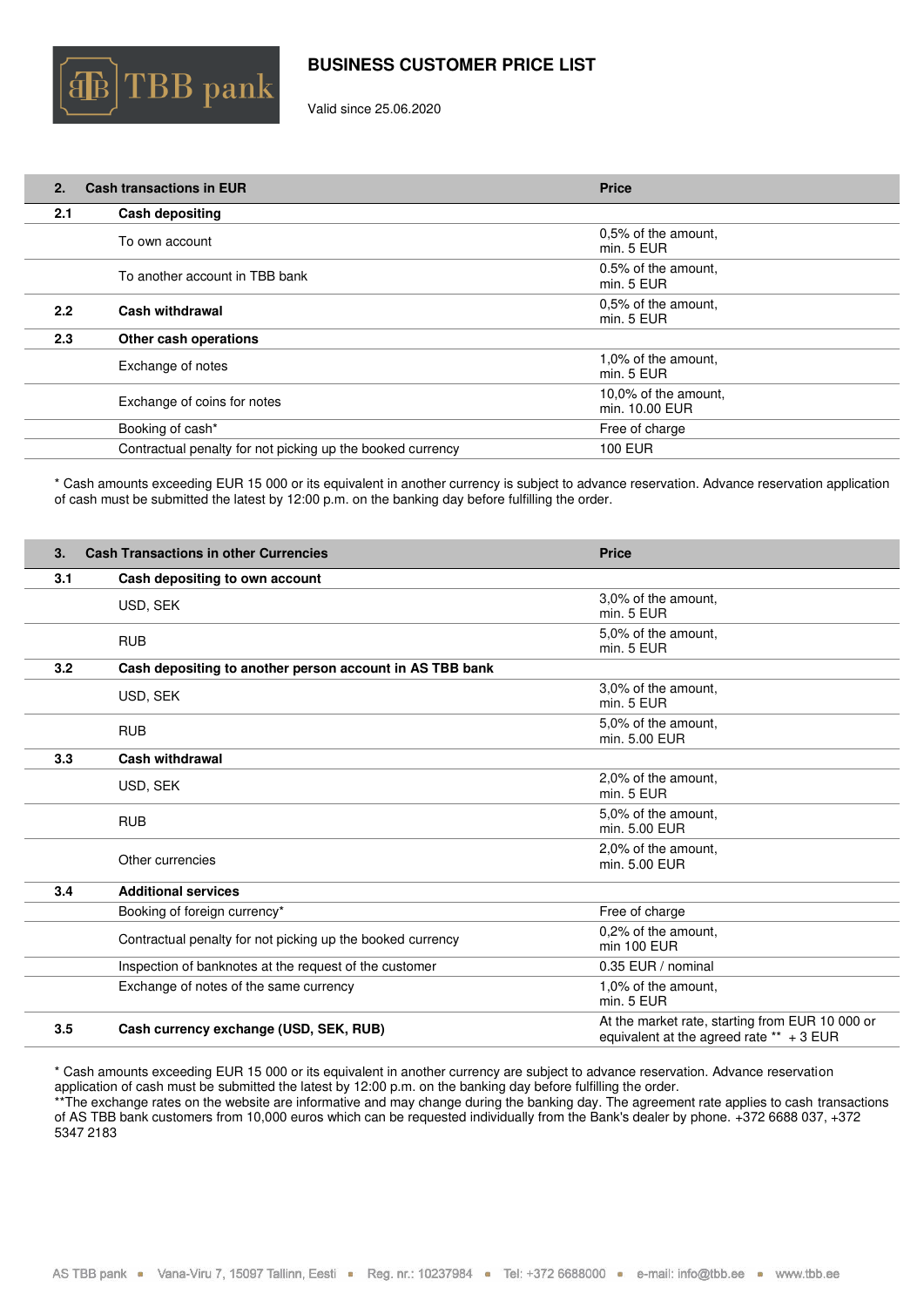

Valid since 25.06.2020

<span id="page-3-0"></span>

|     | 4. Bank Transfers in EUR currency                                                            | Internet banking             | <b>Bank office</b>              |
|-----|----------------------------------------------------------------------------------------------|------------------------------|---------------------------------|
| 4.1 | Incoming European (SEPA) payment *                                                           | Free of charge               |                                 |
|     | Non-residents                                                                                | Free of charge               |                                 |
|     | Non-residents outside European Union                                                         | 3 EUR                        |                                 |
| 4.2 | Incoming foreign payment, not corresponding to European (SEPA)<br>payment conditions         |                              |                                 |
|     | Amount up to 50 000 EUR                                                                      | Free of charge               |                                 |
|     | Amount up to 50 000 EUR Non-residents                                                        | 1 EUR                        |                                 |
|     | Amount up to 50 000 EUR Non-residents outside European Union                                 | 8 EUR                        |                                 |
|     | Amount over 50 000 EUR                                                                       | 6 EUR                        |                                 |
|     | Amount over 50 000 EUR Non-residents                                                         | 7 EUR                        |                                 |
|     | Amount over 50 000 EUR Non-residents outside European Union                                  | 9 EUR                        |                                 |
| 4.3 | <b>Outgoing internal payment</b>                                                             | 0.15 EUR                     | 3 EUR                           |
|     | Non-residents                                                                                | 0.15 EUR                     | 3 EUR                           |
|     | Non-residents outside European Union                                                         | 1.00 EUR                     | 7 EUR                           |
| 4.4 | <b>Outgoing European (SEPA) payment</b>                                                      | 0.38 EUR                     | 3 EUR                           |
|     | Non-residents                                                                                | 0.38 EUR                     | 3 EUR                           |
|     | Non-residents outside European Union                                                         | <b>19 EUR</b>                | <b>25 EUR</b>                   |
| 4.5 | Outgoing European express payment **                                                         | <b>12 EUR</b>                | <b>20 EUR</b>                   |
|     | Non-residents                                                                                | <b>12 EUR</b>                | 22 EUR                          |
|     | Non-residents outside European Union                                                         | <b>24 EUR</b>                | <b>28 EUR</b>                   |
|     | Outgoing European express payment exceeding 20000 EUR **                                     | <b>22 EUR</b>                | <b>27 EUR</b>                   |
|     | Non-residents                                                                                | <b>22 EUR</b>                | <b>35 EUR</b>                   |
|     | Non-residents outside European Union                                                         | 35 EUR                       | <b>45 EUR</b>                   |
| 4.6 | Outgoing foreign payment, not corresponding to European payment conditions                   |                              |                                 |
|     | Normal payment "shared fees" SHA****                                                         | 9 EUR                        | <b>15 EUR</b>                   |
|     | Normal payment "shared fees" SHA**** non-residents                                           | <b>12 EUR</b>                | 17 EUR                          |
|     | Normal payment "shared fees" SHA**** non-residents outside European<br>Union                 | <b>25 EUR</b>                | <b>30 EUR</b>                   |
|     | Normal payment "full amount to beneficiary" OUR ***                                          | <b>25 EUR</b>                | <b>30 EUR</b>                   |
|     | Normal payment "full amount to beneficiary" OUR *** non-residents                            | <b>28 EUR</b>                | <b>33 EUR</b>                   |
|     | Normal payment "full amount to beneficiary" OUR *** non-residents outside<br>European Union  | <b>50 EUR</b>                | 55 EUR                          |
|     | Urgent payment "shared fees" SHA****                                                         | <b>19 EUR</b>                | <b>23 EUR</b>                   |
|     | Urgent payment "shared fees" SHA**** non-residents                                           | <b>21 EUR</b>                | <b>26 EUR</b>                   |
|     | Urgent payment "shared fees" SHA**** non-residents outside European<br>Union                 | <b>37 EUR</b>                | <b>45 EUR</b>                   |
|     | Urgent payment "full amount to beneficiary" OUR ***                                          | <b>38 EUR</b>                | 45 EUR                          |
|     | Urgent payment "full amount to beneficiary" OUR *** non-residents                            | <b>42 EUR</b>                | <b>48 EUR</b>                   |
|     | Urgent payment "full amount to beneficiary" OUR *** non-residents outside<br>European Union  | <b>73 EUR</b>                | <b>85 EUR</b>                   |
|     | Express payment "shared fees" SHA****                                                        | <b>35 EUR</b>                | <b>40 EUR</b>                   |
|     | Express payment "shared fees" SHA**** non-residents                                          | <b>43 EUR</b>                | <b>50 EUR</b>                   |
|     | Express payment "shared fees" SHA**** non-residents outside European<br>Union                | <b>75 EUR</b>                | <b>83 EUR</b>                   |
|     | Express payment "full amount to beneficiary" OUR ***                                         | 49 EUR                       | <b>56 EUR</b>                   |
|     | Express payment "full amount to beneficiary" OUR *** non-residents                           | <b>58 EUR</b>                | <b>65 EUR</b>                   |
|     | Express payment "full amount to beneficiary" OUR *** non-residents<br>outside European Union | <b>93 EUR</b>                | 105 EUR-                        |
| 4.7 | Discounting of incoming payments                                                             | 0.05% per day, min.<br>4 EUR | $0.05$ % per day, min.<br>4 EUR |
| 4.8 | <b>Standing payment order</b>                                                                |                              |                                 |
|     | Drafting                                                                                     | Free of charge               | 3 EUR                           |
|     | Amendment in terms                                                                           | Free of charge               | 3 EUR                           |
|     |                                                                                              |                              |                                 |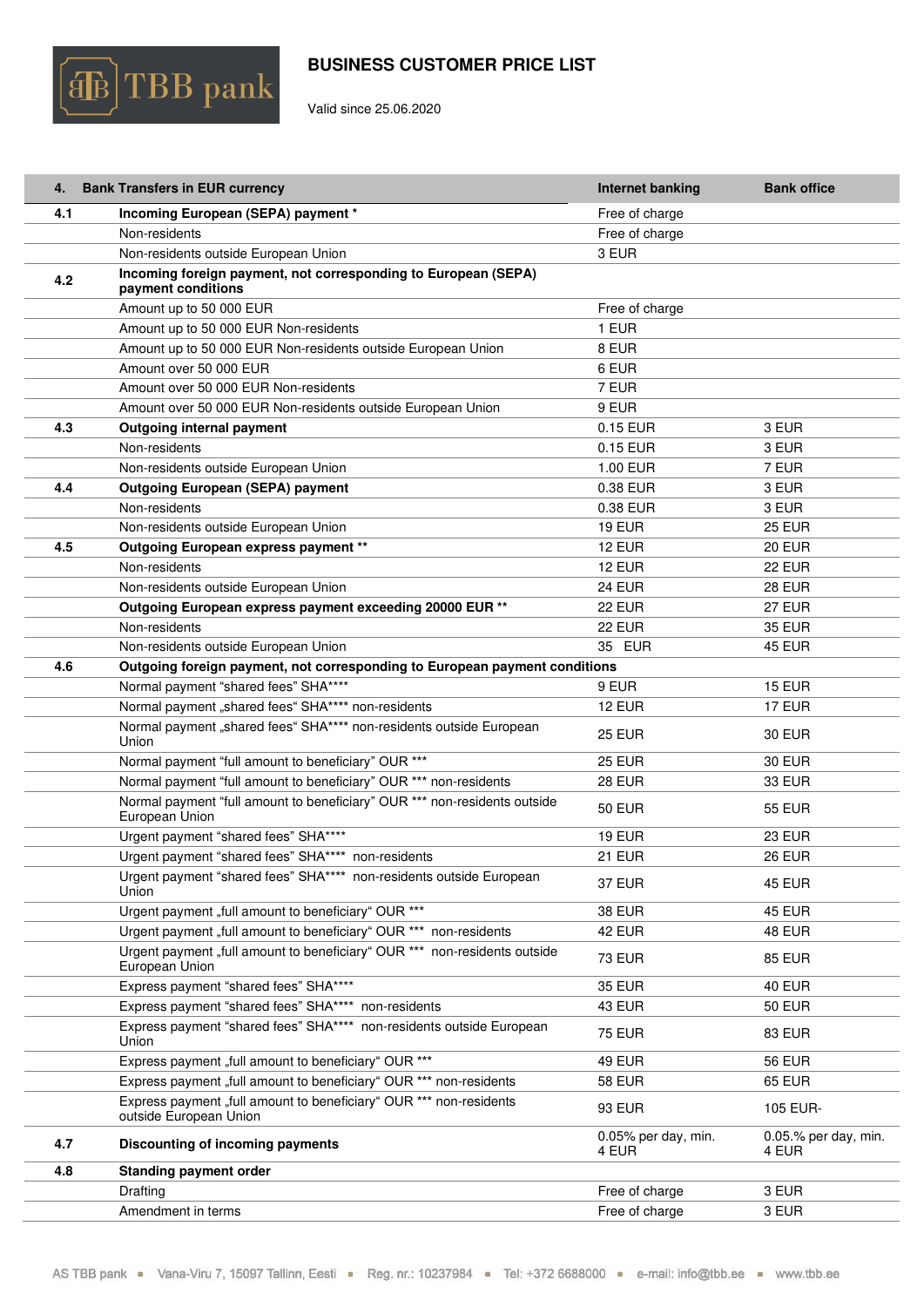

Valid since 25.06.2020

|      | <b>Bank Transfers in EUR currency</b>              | Internet banking | <b>Bank office</b>                                              |
|------|----------------------------------------------------|------------------|-----------------------------------------------------------------|
| 4.9  | Accepting cheque for collection (full value) ***** |                  | 2,0% (min. 7 EUR,<br>$max. 120$ EUR) +<br>foreign bank's charge |
| 4.10 | Returning an uncovered cheque                      |                  | 10 EUR $+$ foreign<br>bank's charge                             |

Fees, indicated in the Pricelist as **"Non-residents outside European Union"** refer only to those corporate customers having registration outside the **List of territories, which are not a low tax rate territories** (see the last page of the Pricelist). \* European (SEPA) payment conditions:

1. The payment currency is the EUR;

2. Correct beneficiary's IBAN and BIC code of the beneficiary's bank are indicated in the payment;

3. Service fee type: shared (option SHA);

4. Normal payment;

5. The remitter's bank and the beneficiary's bank are both situated in European state and are members of the European payments scheme; If one or more incorrect details are indicated in the payment order and foreign bank therefore submits a service fee claim to Tallinn Business Bank, it will be deducted from the client's account.

\*\* European express payment can be accepted on working days until 16:00.

\*\*\* If the service fees paid to a foreign bank exceed the tariffs of AS TBB bank, the difference between the service fees and an additional 3 EUR will be debited from the payer's account.

OUR - The payer pays the service fees of TBB bank, payment intermediaries and the beneficiary's bank. If the total amount of fees exceeds the TBB bank service fee paid by the payer, the corresponding difference in service fees will be debited from the payer's current account. The remitter's bank cannot guarantee that the full amount will reach the payee's account, but only that it will be repaid in full from its correspondent account.

\*\*\*\* SHA - the costs related to the execution of the payment are shared between the Remitter and the Beneficiary (the Remitter pays the service fees valid in the Bank and the service fees of the Beneficiary's Payment Intermediaries and the Beneficiary's payment service provider) \*\*\*\*\* Only checks issued by EU banks in EUR are accepted. AS TBB bank reserves the right to reject acceptance of check that failed the preliminary examination. When accepting a check, the funds are deposited on the client's account in the amount of a fixed amount of 120 EUR.

<span id="page-4-0"></span>

| 5.  | <b>Bank Transfers in Foreign Currency</b>                                                   | <b>Internet banking</b> | <b>Bank office</b> |
|-----|---------------------------------------------------------------------------------------------|-------------------------|--------------------|
| 5.1 | Incoming internal payment                                                                   | Free of charge          |                    |
| 5.2 | Incoming foreign payment *                                                                  | 6 EUR                   |                    |
|     | Non-residents                                                                               | 8 EUR                   |                    |
|     | Non-residents outside European Union                                                        | <b>10 EUR</b>           |                    |
| 5.3 | <b>Outgoing internal payment</b>                                                            | 3 EUR                   | 5 EUR              |
|     | Non-residents                                                                               | 5 EUR                   | 7 EUR              |
|     | Non-residents outside European Union                                                        | 7 EUR                   | <b>10 EUR</b>      |
| 5.4 | <b>Outgoing foreign payment</b>                                                             |                         |                    |
|     | Normal payment "shared fees" SHA**                                                          | 9 EUR                   | <b>15 EUR</b>      |
|     | Normal payment "shared fees" SHA** non-residents                                            | 12 EUR                  | <b>17 EUR</b>      |
|     | Normal payment "shared fees" SHA** non-residents outside European<br>Union                  | <b>20 EUR</b>           | <b>26 EUR</b>      |
|     | Normal payment "full amount to beneficiary" OUR ***                                         | <b>25 EUR</b>           | <b>30 EUR</b>      |
|     | Normal payment "full amount to beneficiary" OUR *** non-residents                           | 28 EUR                  | <b>35 EUR</b>      |
|     | Normal payment "full amount to beneficiary" OUR *** non-residents outside<br>European Union | <b>49 EUR</b>           | <b>56 EUR</b>      |
|     | Urgent payment "shared fees" SHA**                                                          | 18 EUR                  | <b>25 EUR</b>      |
|     | Urgent payment "shared fees" SHA** non-residents                                            | 21 EUR                  | <b>28 EUR</b>      |
|     | Urgent payment "shared fees" SHA** non-residents outside European<br>Union                  | <b>36 EUR</b>           | <b>45 EUR</b>      |
|     | Urgent payment "full amount to beneficiary" OUR ***                                         | 37 EUR                  | <b>45 EUR</b>      |
|     | Urgent payment "full amount to beneficiary" OUR *** non-residents                           | 42 EUR                  | <b>50 EUR</b>      |
|     | Urgent payment "full amount to beneficiary" OUR *** non-residents outside<br>European Union | <b>73 EUR</b>           | 80 EUR             |
|     | Express payment (USD) "shared fees" SHA**                                                   | <b>35 EUR</b>           | 43 EUR             |
|     | Express payment (USD) "shared fees" SHA** non-residents                                     | 43 EUR                  | <b>50 EUR</b>      |
|     | Express payment (USD) "shared fees" SHA** non-residents outside<br>European Union           | <b>76 EUR</b>           | <b>85 EUR</b>      |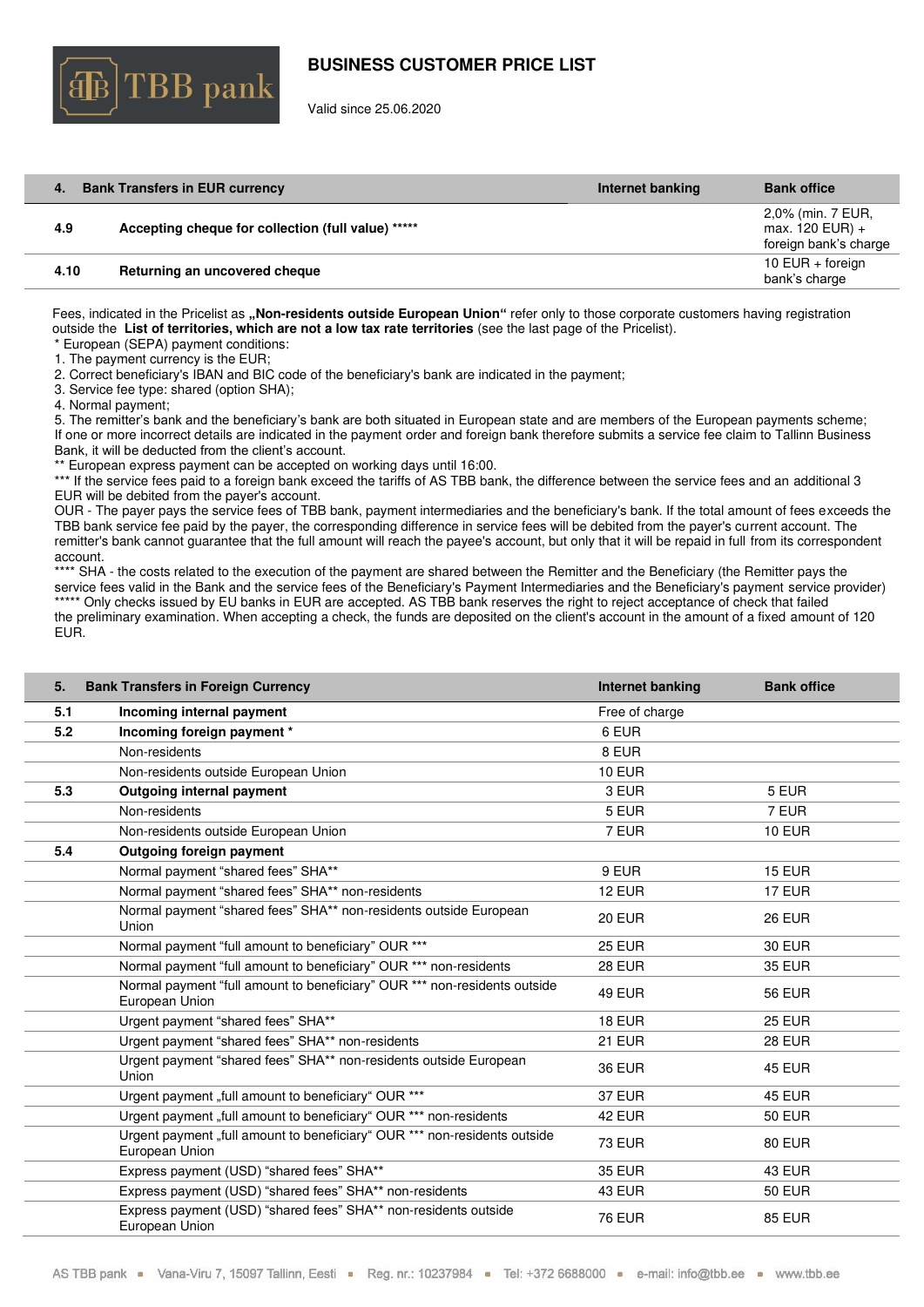

Valid since 25.06.2020

| 5.  | <b>Bank Transfers in Foreign Currency</b>                                                          | Internet banking                                                                              | <b>Bank office</b>                                                                            |
|-----|----------------------------------------------------------------------------------------------------|-----------------------------------------------------------------------------------------------|-----------------------------------------------------------------------------------------------|
|     | Express payment (USD) "full amount to beneficiary" OUR ***                                         | 50 EUR                                                                                        | 58 EUR                                                                                        |
|     | Express payment (USD) "full amount to beneficiary" OUR *** non-residents                           | <b>58 EUR</b>                                                                                 | 67 EUR                                                                                        |
|     | Express payment (USD) "full amount to beneficiary" OUR *** non-residents<br>outside European Union | <b>101 EUR</b>                                                                                | <b>110 EUR</b>                                                                                |
| 5.5 | Confirmation of payment order at client's request                                                  | 3 EUR                                                                                         | 7 EUR                                                                                         |
| 5.6 | Discounting of incoming payment order                                                              | 0.05% per calendar<br>day, min. 4 EUR                                                         |                                                                                               |
| 5.7 | Currency conversion between own accounts ****                                                      | At the market rate.<br>starting from EUR<br>50,000 EUR or<br>equivalent at the<br>agreed rate | At the market rate.<br>starting from EUR<br>50,000 EUR or<br>equivalent at the<br>agreed rate |

Fees, indicated in the Pricelist as **"Non-residents outside European Union"** refer only to those corporate customers having registration outside the **List of territories, which are not a low tax rate territories** (see the last page of the Pricelist).

\* Incoming foreign payment "remitter" – without charges.

\*\* SHA - the costs related to the execution of the payment are shared between the Remitter and the Beneficiary (the Remitter pays the service fees valid in the Bank and the service fees of the Beneficiary's Payment Intermediaries and the Beneficiary's payment service provider)

\*\*\* If the service fees paid to a foreign bank exceed the tariffs of AS TBB bank, the difference between the service fees and an additional 3 EUR will be debited from the payer's account.

OUR - The payer pays the service fees of TBB bank, payment intermediaries and the beneficiary's bank. If the total amount of fees exceeds the TBB bank service fee paid by the payer, the corresponding difference in service fees will be debited from the payer's current account. The remitter's bank cannot guarantee that the full amount will reach the payee's account, but only that it will be repaid in full from its correspondent account.

\*\*\*\* The exchange rates on the website are informative and may change during the banking day. Non-cash transactions of AS TBB bank customers starting from 50,000 euros are subject to an agreement rate, which can be requested in individual order from the Bank's dealer by phone +372 6688 037, +372 5347 2183

<span id="page-5-0"></span>

| 6.  | <b>Internet Banking</b>                                                                | <b>Price</b>   |
|-----|----------------------------------------------------------------------------------------|----------------|
| 6.1 | <b>Agreement conclusion</b>                                                            | Free of charge |
| 6.2 | Monthly administration fee                                                             | Free of charge |
|     | Monthly administration fee for non-residents                                           | 3 EUR          |
|     | Monthly maintenance fee for non-residents registered in European<br>Union<br>countries | 3 EUR          |
|     | Monthly administration fee for non-residents outside European Union                    | 5 EUR          |

<span id="page-5-1"></span>

| 7.  | <b>Debit Cards</b>                                                                                                                                           | <b>Price</b>                       |
|-----|--------------------------------------------------------------------------------------------------------------------------------------------------------------|------------------------------------|
| 7.1 | Issue of the first card                                                                                                                                      | Free of charge                     |
| 7.2 | <b>Additional debit card</b>                                                                                                                                 | 3 EUR                              |
| 7.3 | Debit card replacement upon expiry                                                                                                                           | Free of charge                     |
| 7.4 | Debit card replacement before expiry at the customer's request                                                                                               | 3 EUR                              |
| 7.5 | Monthly card administration fee                                                                                                                              | 1 EUR                              |
| 7.6 | The payment in foreign currency for the accomplished transactions<br>with the card *<br>The original currency of the operation is another currency (ex. EUR) | 2% of the transaction<br>amount    |
| 7.7 | Cash withdrawal from ATMs in Estonia and euro-area countries                                                                                                 | 1.10 EUR $+$ 0.3% of<br>the amount |
|     | Abroad (in the non-euro-area countries)                                                                                                                      | 2,5% of the amount $+$<br>2 EUR    |
|     | Cash withdrawal at other bank's offices                                                                                                                      | 2.5% of the amount                 |
| 7.8 | Copy of card transaction receipt 1                                                                                                                           |                                    |
|     | Transaction in Estonia                                                                                                                                       | 3 EUR                              |
|     | <b>Transaction abroad</b>                                                                                                                                    | 7 EUR                              |
| 7.9 | Penalty on unjustified refund request                                                                                                                        |                                    |
|     | Transaction in Estonia                                                                                                                                       | <b>12 EUR</b>                      |
|     | Transaction abroad                                                                                                                                           | <b>16 EUR</b>                      |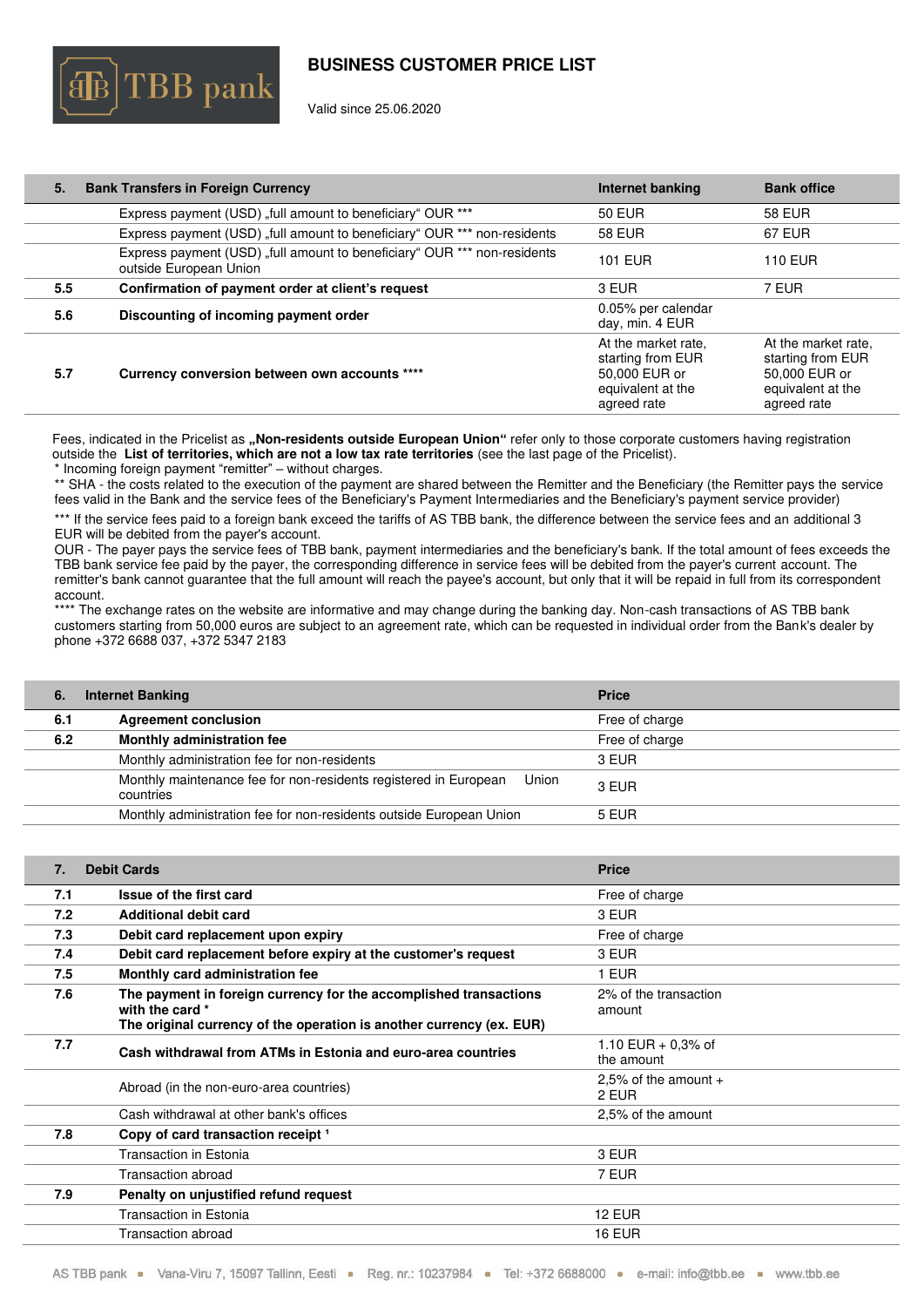

Valid since 25.06.2020

 $\llbracket \mathbf{B}\rrbracket$ TBB pank

| 7.   | <b>Debit Cards</b>                                                 | <b>Price</b>                               |
|------|--------------------------------------------------------------------|--------------------------------------------|
| 7.10 | Blocking / Unblocking card                                         | Free of charge                             |
| 7.11 | Penalty on overdraft transaction                                   | $0.1\%$ per day on the<br>amount overdrawn |
| 7.12 | <b>Change of card limit</b>                                        | Free of charge                             |
| 7.13 | Penalty for using the closed, blocked-up or expired card           | <b>40 EUR</b>                              |
| 7.14 | Information inquiry at ATM (account balance and last transactions) | 0.32 EUR / request                         |
| 7.15 | The penalty for ordered, but unclaimed debit card                  | 4 EUR                                      |
| 7.16 | Sending card by post                                               |                                            |
|      | Sending a card by post within Estonia                              | Free of charge                             |
|      | Sending a card abroad by DHL courier 1                             | $65$ EUR + actual<br>costs                 |
| 7.17 | SMS notification of bank card related transactions (1 SMS price)   | 0.20 EUR                                   |

\* All claims for the transactions accomplished with the card in foreign currency received by the bank from International card corporation - Mastercard – and are converted into euros according to its stated rate of exchange.

<sup>1</sup> In accordance with the Value Added Tax Act the Value Added Tax is added to the price of services.

<span id="page-6-0"></span>

| 8.   | <b>Credit Cards</b>                                                                    | <b>Price</b>                                                    |
|------|----------------------------------------------------------------------------------------|-----------------------------------------------------------------|
| 8.1  | <b>Monthly fee</b>                                                                     |                                                                 |
|      | <b>MasterCard Business</b>                                                             | 2 EUR per month                                                 |
|      | MasterCard Business for non-residents                                                  | 5 EUR per month                                                 |
|      | MasterCard Gold                                                                        | 10 EUR per month                                                |
|      | MasterCard Gold for non-residents                                                      | 16 EUR per month                                                |
| 8.2  | Monthly fee charged on additional card                                                 |                                                                 |
|      | <b>MasterCard Business</b>                                                             | 1 EUR per month                                                 |
|      | MasterCard Gold                                                                        | 5 EUR per month                                                 |
| 8.3  | <b>Card replacement</b>                                                                |                                                                 |
|      | In Estonia                                                                             | 7 EUR                                                           |
|      | Abroad                                                                                 | According to<br>MasterCard price list                           |
|      | The payment in foreign currency for the accomplished transactions                      | 2% of the transaction                                           |
| 8.4  | with the card *<br>The original currency of the operation is another currency (ex.EUR) | amount                                                          |
| 8.5  | <b>Cash withdrawal from ATMs</b>                                                       | 2.5% of the amount $+$<br>2EUR                                  |
|      | At other bank's offices                                                                | 2.5% of the amount                                              |
| 8.6  | Copy of card transaction receipt <sup>1</sup>                                          |                                                                 |
|      | Transaction in Estonia                                                                 | 3 EUR                                                           |
|      | Transaction abroad                                                                     | 7 EUR                                                           |
| 8.7  | Penalty on unjustified refund request                                                  |                                                                 |
|      | Transaction in Estonia                                                                 | <b>10 EUR</b>                                                   |
|      | Transaction abroad                                                                     | <b>20 EUR</b>                                                   |
| 8.8  | Blocking / Closing card at customer's request                                          | Free of charge                                                  |
| 8.9  | Blocking card at bank's own initiative                                                 | 7 EUR                                                           |
| 8.10 | Penalty fee on the use of closed, blocked or expired card                              | 65 EUR                                                          |
| 8.11 | <b>Penalty on overdraft</b>                                                            | 10% from the excess<br>amount of the<br>previous month          |
| 8.12 | Penalty on amounts due                                                                 | $0.1\%$ per day                                                 |
| 8.13 | <b>Change of credit limit</b>                                                          | <b>10 EUR</b>                                                   |
| 8.14 | Interest paid on security deposit                                                      | Equals respective<br>interest rate of a 3<br>month time deposit |
| 8.15 | The penalty for refusal of the ordered card **                                         | 6 EUR                                                           |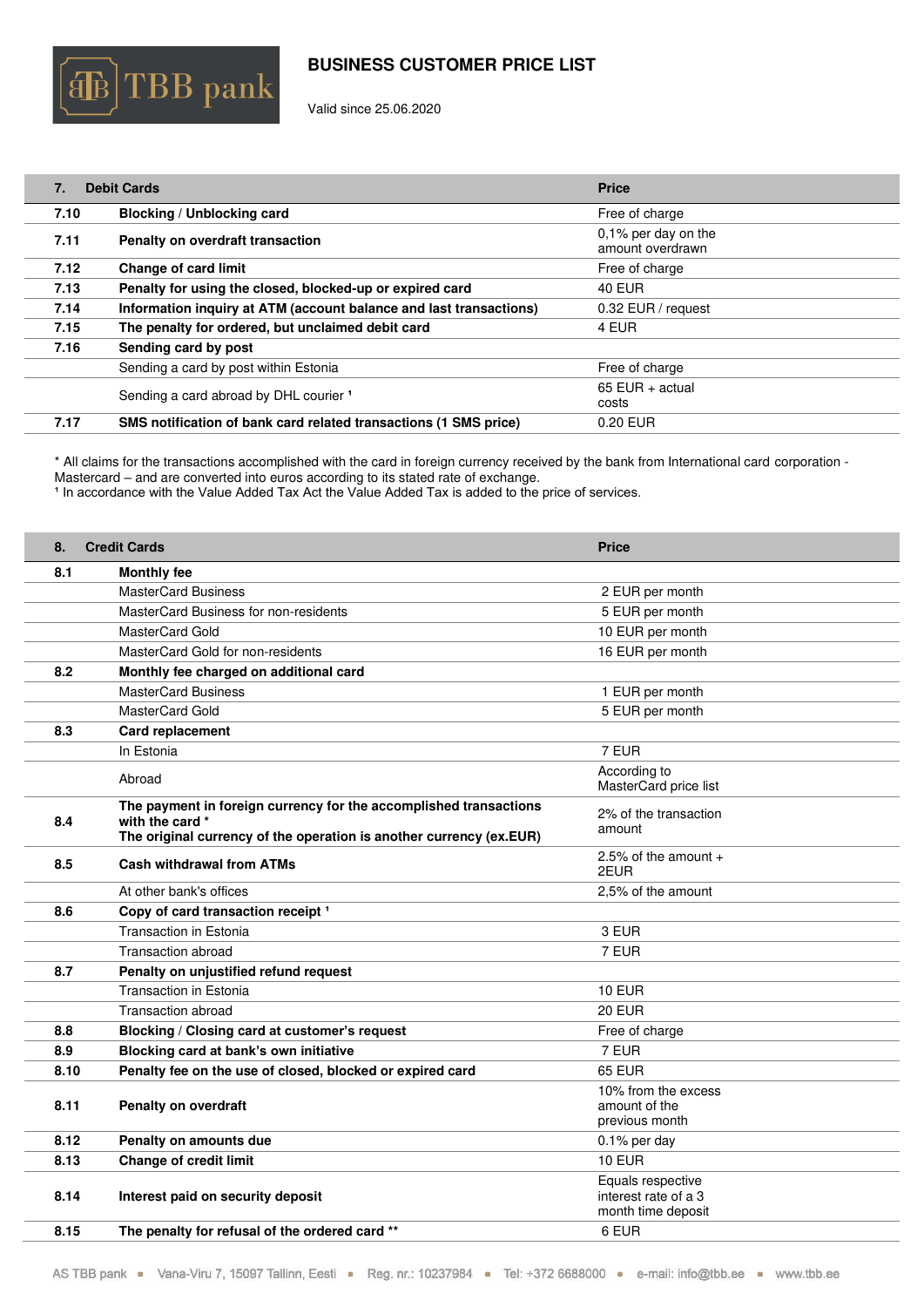Valid since 25.06.2020

 $\mathbb{B}|\text{TBB}$  pank

| 8.16 | Information inquiry at ATM (account balance and last transactions) | 0.32 EUR / request       |
|------|--------------------------------------------------------------------|--------------------------|
| 8.17 | Sending card by post                                               |                          |
|      | Sending a card by post within Estonia                              | Free of charge           |
|      | Sending a card abroad by DHL courier 1                             | 65 EUR + actual<br>costs |
| 8.18 | SMS notification of bank card related transactions (1 SMS price)   | 0.20                     |

\* All claims for the transactions accomplished with the card in foreign currency received by the bank from International card corporation - Mastercard – and are converted into euros according to its stated rate of exchange.

\*\* The penalty for ordered card renouncing or non-arriving during three months from its registration.

 $^\text{1}$  In accordance with the Value Added Tax Act the Value Added Tax is added to the price of services.

<span id="page-7-0"></span>

| 9.  | Loans, Leasing, Guarantees and Factoring                                                  |                                                                                |
|-----|-------------------------------------------------------------------------------------------|--------------------------------------------------------------------------------|
| 9.1 | Overdraft                                                                                 |                                                                                |
|     | Drafting of loan agreement                                                                | Up to 1,0% of the limit, min. 200 EUR                                          |
|     | Additional application                                                                    | Up to 1,0% of the limit, min. 200 EUR                                          |
|     | Extension of overdraft maturity date                                                      | Up to 1,0% of the limit, min. 200 EUR                                          |
|     | Amendment of an interest rate                                                             | Up to 1,0% of the limit, min. 200 EUR                                          |
|     | Other amendments of loan agreement terms                                                  | Up to 1,0% of the limit, min. 200 EUR                                          |
|     | Premature termination of agreement                                                        | According to the agreement terms                                               |
|     | Payment for an unused limit                                                               | $0,5% - 2,5%$                                                                  |
|     | Penalty for non-compliance with the terms of the loan agreement                           | <b>100 EUR</b>                                                                 |
| 9.2 | <b>Current assets loan</b>                                                                |                                                                                |
|     | Drafting of loan agreement                                                                | Up to 1,0% of the loan amount, min. 200 EUR                                    |
|     | Additional application                                                                    | Up to 1,0% of the additional amount, min. 200 EUR                              |
|     | Extension of overdraft maturity date                                                      | Up to 1,0% of the outstanding amount, min. 200 EUR                             |
|     | Amendment of an interest rate                                                             | Up to 1,0% of the outstanding amount, min. 200 EUR                             |
|     | Grace period                                                                              | Up to 1,0% of the outstanding amount                                           |
|     | Amendment of repayment schedule (except for a case when it follows from<br>the agreement) | <b>50 EUR</b>                                                                  |
|     | Other amendments of loan agreement terms                                                  | Up to 1,0% of the outstanding amount, min. 200 EUR                             |
|     | Premature termination of agreement                                                        | Sum of 2 months interest payments (shall not apply<br>with two months' notice) |
|     | Penalty for non-compliance with the terms of the loan agreement                           | <b>100 EUR</b>                                                                 |
| 9.3 | <b>Investment loan</b>                                                                    |                                                                                |
|     | Drafting of loan agreement                                                                | Up to 1,0% of the loan amount, min. 200 EUR                                    |
|     | Additional application                                                                    | Up to 1,0% of the additional amount, min. 200 EUR                              |
|     | Extension of loan maturity date                                                           | Up to 1,0% of the outstanding amount, min. 200 EUR                             |
|     | Amendment of an interest rate                                                             | Up to 1,0% of the outstanding amount, min. 200 EUR                             |
|     | Grace period                                                                              | Up to 1,0% of the outstanding amount                                           |
|     | Amendment of repayment schedule (except for a case when it follows from<br>the agreement) | <b>50 EUR</b>                                                                  |
|     | Other amendments of loan agreement terms                                                  | Up to 1,0% of the outstanding amount, min. 200 EUR                             |
|     | Premature termination of agreement                                                        | Sum of 2 months interest payments (shall not apply<br>with two months' notice) |
|     | Penalty for non-compliance with the terms of the loan agreement                           | <b>100 EUR</b>                                                                 |
| 9.4 | Start-up loan                                                                             |                                                                                |
|     | Drafting of loan agreement                                                                | 1,5% of the loan amount                                                        |
|     |                                                                                           |                                                                                |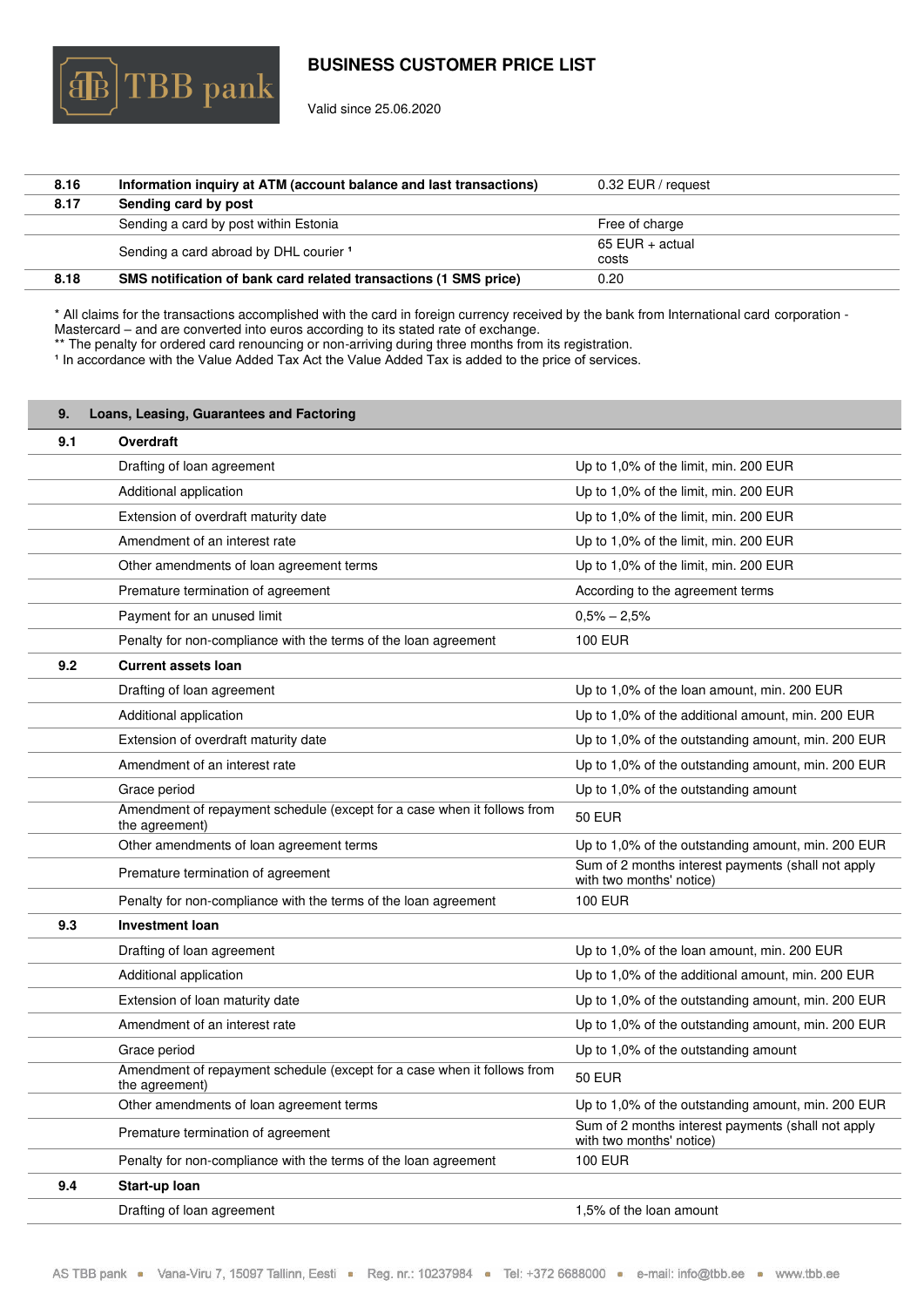

Valid since 25.06.2020

| 9.  | Loans, Leasing, Guarantees and Factoring                                                            |                                                                                                                                                                                                           |
|-----|-----------------------------------------------------------------------------------------------------|-----------------------------------------------------------------------------------------------------------------------------------------------------------------------------------------------------------|
|     | Additional application                                                                              | 1,5% of the additional amount                                                                                                                                                                             |
|     | Amendment of agreement and/or repayment schedule, which requires<br>Kredex coordination             | 1,2% of the outstanding amount                                                                                                                                                                            |
|     | Amendment of agreement and/or repayment schedule, which does not<br>Kredex require coordination     | 1,0% of the outstanding amount                                                                                                                                                                            |
|     | Premature repayment of loan                                                                         | According to the agreement terms                                                                                                                                                                          |
|     | Penalty for non-compliance with the terms of the loan agreement                                     | <b>100 EUR</b>                                                                                                                                                                                            |
| 9.5 | <b>Bank guarantees</b>                                                                              |                                                                                                                                                                                                           |
|     | Application fee                                                                                     | Up to 1%, min 100 EUR                                                                                                                                                                                     |
|     | Charge for guarantee                                                                                | 1-5% per year                                                                                                                                                                                             |
|     | Amendment to a letter of guarantee                                                                  | <b>75 EUR</b>                                                                                                                                                                                             |
| 9.6 | Bank guarantees issued to the benefit of Tallinn Business Bank<br>customers                         |                                                                                                                                                                                                           |
|     | Notification and/or guarantee amendment fee                                                         | <b>75 EUR</b>                                                                                                                                                                                             |
|     | Submitting a claim under guarantee                                                                  | 0,1%, min 150 EUR                                                                                                                                                                                         |
|     | Guarantee cancellation notification of foreign bank                                                 | <b>40 EUR</b>                                                                                                                                                                                             |
| 9.7 | Leasing                                                                                             |                                                                                                                                                                                                           |
|     | Drafting of leasing agreement                                                                       | 1,2% of the leasing amount, (min. 200 EUR)                                                                                                                                                                |
|     | Amendment of agreement terms                                                                        | 1,2% of the leasing amount, (min. 200 EUR)                                                                                                                                                                |
|     | Grace period                                                                                        | Up to 1,0% of the outstanding amount                                                                                                                                                                      |
|     | Amendment of repayment schedule (except for a case when it follows from<br>the agreement)           | Up to 1,0% of the outstanding amount                                                                                                                                                                      |
|     | Agreement transfer to another lessee                                                                | Up to 1,0% of the outstanding amount (min. 100 EUR)                                                                                                                                                       |
|     | Premature termination of agreement                                                                  | Non-fixed interest - the amount of 2-month interest<br>payments (does not apply in case of two-month<br>notice); fixed interest - 0.5% of the leasing balance<br>(does not apply with two months' notice) |
|     | Agreement transfer to another lessee                                                                | Up to 1,0% of the outstanding amount (min. 100 EUR)                                                                                                                                                       |
|     | Leasing project related additional expenses                                                         | According to the real expenses                                                                                                                                                                            |
|     | Penalty for non-compliance with the terms of the loan agreement                                     | <b>100 EUR</b>                                                                                                                                                                                            |
| 9.8 | Factoring                                                                                           |                                                                                                                                                                                                           |
|     | Contract fee                                                                                        | Up to 1% of the limit per year, but no less than 150<br><b>EUR</b>                                                                                                                                        |
|     | Prolongation of the limit                                                                           | Up to 1% of the limit per year, but no less than 150<br><b>EUR</b>                                                                                                                                        |
|     | Increase of the limit                                                                               | Up to 1% of the additional amount per year, but no<br>less than 150 EUR                                                                                                                                   |
|     | Amendment of other terms and conditions of the contract                                             | No less than 65 EUR                                                                                                                                                                                       |
|     | Penalty for non-compliance with the terms of the loan agreement                                     | 100 EUR                                                                                                                                                                                                   |
| 9.9 | Other fees related to loans                                                                         |                                                                                                                                                                                                           |
|     | Repeated written notice to the customer about the violation of the terms of<br>the credit agreement | 5 EUR                                                                                                                                                                                                     |

<span id="page-8-0"></span>

| 10. Leasing of agriculture machineries | <b>Price</b>    |
|----------------------------------------|-----------------|
| Drafting of leasing agreement          | Free of charge* |
| Amendment of an interest rate          | Free of charge* |
| Amendment of agreement terms           | Free of charge* |
| Grace period                           | Free of charge* |
| Amendment of repayment schedule        | Free of charge* |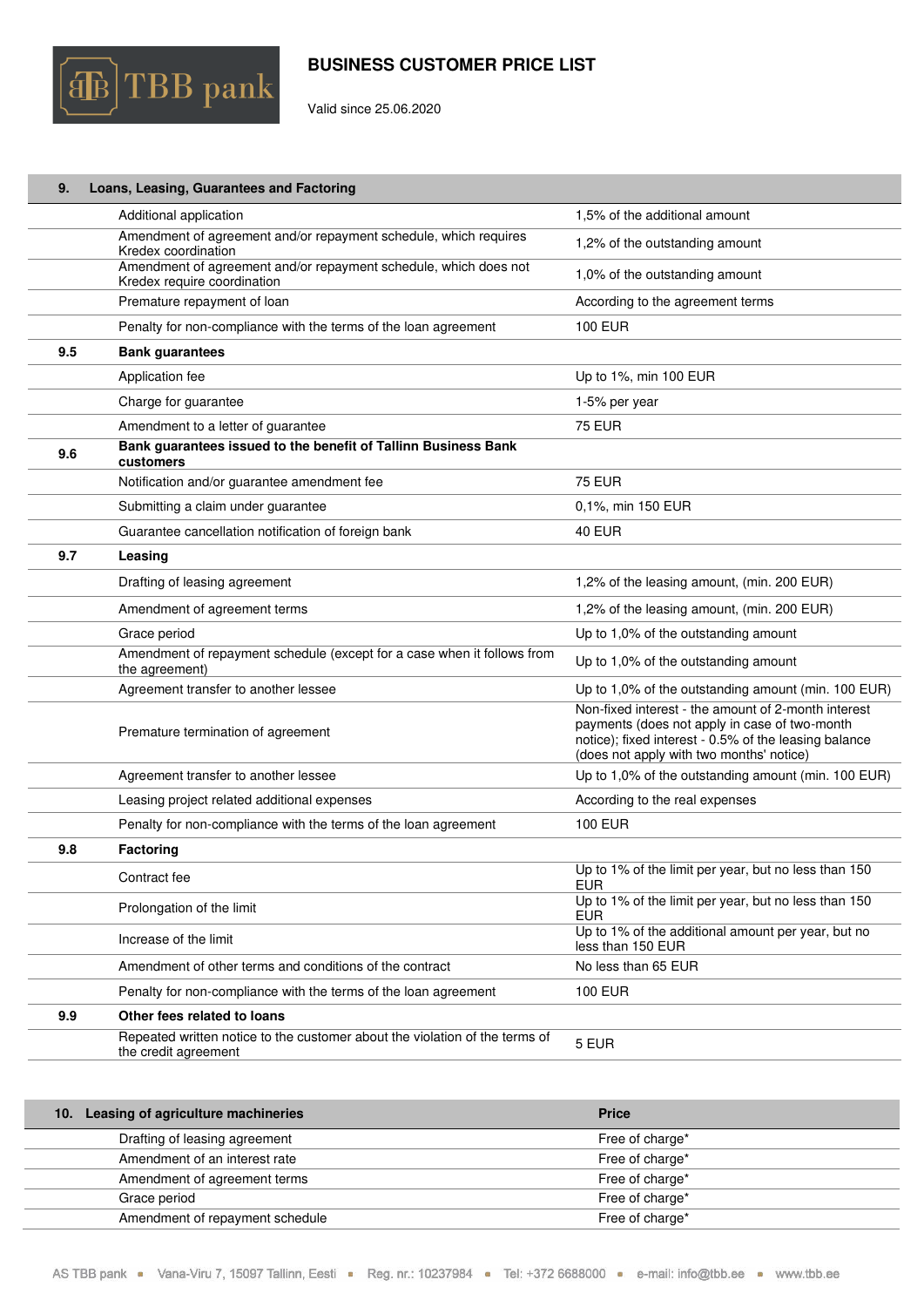

Valid since 25.06.2020

| Premature repayment of leasing | -ree of charge' |
|--------------------------------|-----------------|
| Additional application         | -ree of charge' |

\*The condition "free of charge" is realized only if the project is funded through the MES (Rural Development Foundation) allocations.

<span id="page-9-0"></span>

| 11. Letters of Credit, Documentary Collections, Export-Import Guarantees               | <b>Price</b>                         |
|----------------------------------------------------------------------------------------|--------------------------------------|
| Import letter of credit<br>Opening of credit (if covered by pecuniary means)           |                                      |
| Up to 3 months                                                                         | 0,4%, min. 150 EUR                   |
| Up to 6 months                                                                         | 0.6% min. 250 EUR                    |
| Over 6 months for every next month or its part                                         | 0.3% min. 150 EUR                    |
| <b>Document processing fee</b>                                                         | <b>150 EUR</b>                       |
| Confirmation from foreign bank                                                         | 200 EUR + foreign<br>bank's charge   |
| European Union non-residents                                                           | 350 EUR + foreign<br>Bank's charge   |
| Amendment, cancellation                                                                | 150 EUR + foreign<br>bank's charge   |
| European Union non-residents                                                           | 250 EUR + foreign<br>bank's charge   |
| <b>Export letter of credit</b>                                                         |                                      |
| <b>Notification fee</b>                                                                | <b>200 EUR</b>                       |
| European Union non-residents                                                           | 300 EUR                              |
| <b>Document processing</b>                                                             | 250 EUR                              |
| European Union non-residents                                                           | 350 EUR                              |
| Transaction fee *                                                                      | 0.3% min. 250 EUR                    |
| Delivery of documents                                                                  | Actual costs, min.<br><b>100 EUR</b> |
| <b>Documentary collections</b>                                                         |                                      |
| Presenting documents against payment                                                   | 0.3% min. 200 EUR                    |
| Presenting documents against acceptance                                                | 0.4% min. 250 EUR                    |
| Fee for refusing of payment/acceptance                                                 | <b>150 EUR</b>                       |
| European Union non-residents                                                           | <b>250 EUR</b>                       |
| Documentary collection fee                                                             | 0.3% min. 200 EUR                    |
| European Union non-residents                                                           | <b>250 EUR</b>                       |
| <b>Amendment to collection instructions</b>                                            | <b>150 EUR</b>                       |
| European Union non-residents                                                           | <b>250 EUR</b>                       |
| Postage, telex, courier, S.W.I.F.T.                                                    | Actual costs, min. 75<br><b>EUR</b>  |
| <b>Export-import guarantees</b>                                                        |                                      |
| Advising on export-import guarantees for a foreign bank customer                       | <b>150 EUR</b>                       |
| European Union non-residents                                                           | <b>250 EUR</b>                       |
| Advising on export-import guarantees for a customer of Tallinn<br><b>Business Bank</b> | <b>150 EUR</b>                       |
| European Union non-residents                                                           | <b>250 EUR</b>                       |
|                                                                                        |                                      |

\*In case, when the amount of transaction under letter of credit exceeds EUR 800000 (or equivalent in other currency) the fee is 0,1%, min 350 EUR

Fees, indicated in the Pricelist as "European Union non-residents" refer only to those corporate customers having registration outside the **List of territories, which are not a low tax rate territories** (see the last page of the Pricelist).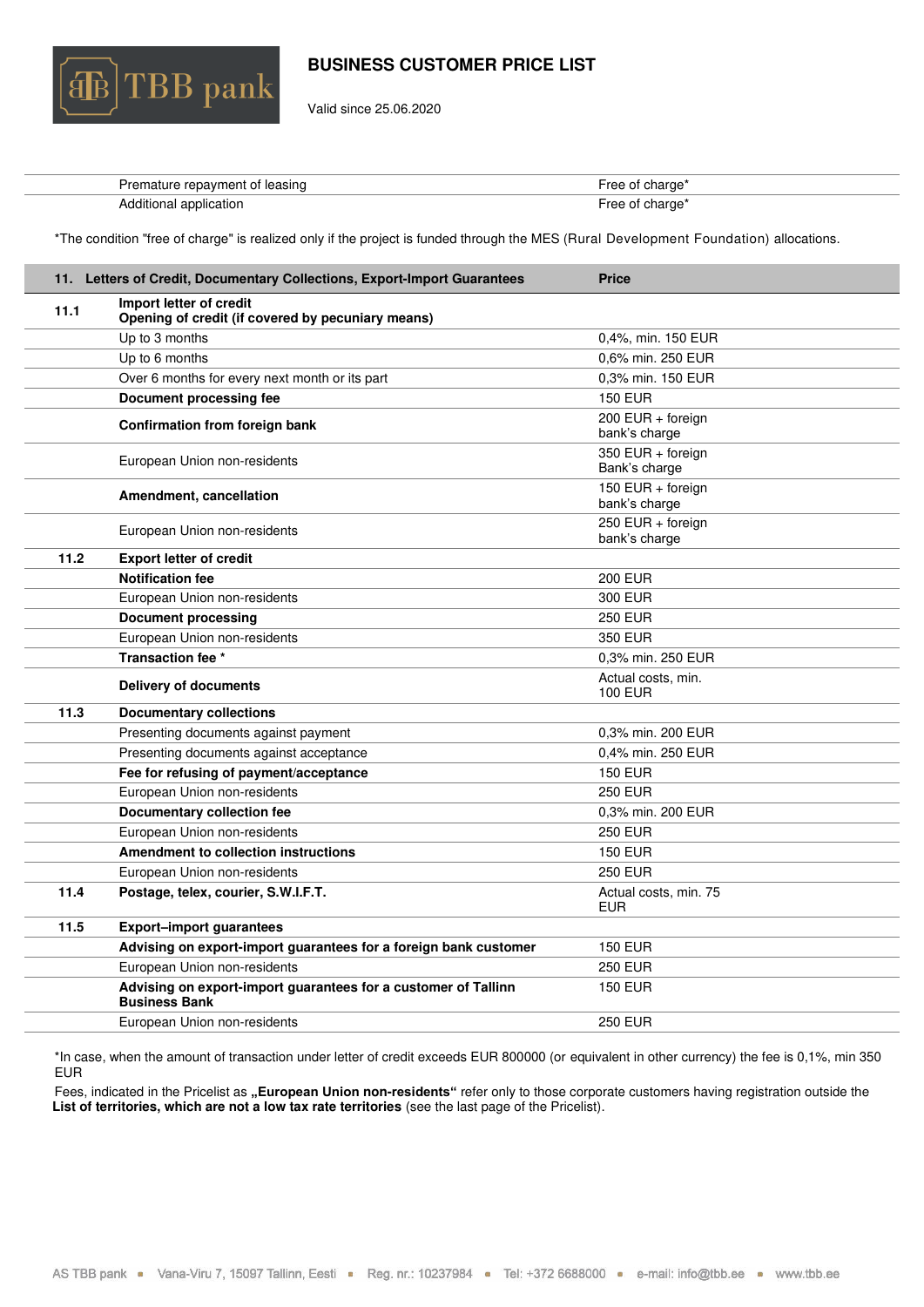

Valid since 25.06.2020

<span id="page-10-0"></span>

|       | 12. Securities Transactions                                                                                               | <b>Price</b>                                                                                                |
|-------|---------------------------------------------------------------------------------------------------------------------------|-------------------------------------------------------------------------------------------------------------|
| 12.1  | Opening a securities account                                                                                              | <b>40 EUR</b>                                                                                               |
| 12.2  | Opening a pledge account                                                                                                  | <b>40 EUR</b>                                                                                               |
| 12.3  | Closing a securities account                                                                                              | 5 EUR                                                                                                       |
| 12.4  | Account transfer to another account manager                                                                               | <b>15 EUR</b>                                                                                               |
| 12.5  | Securities account monthly maintenance fee for securities <sup>1</sup><br>In the Estonian central securities depository * |                                                                                                             |
|       | Portfolio market value up to 3.20 mln EUR                                                                                 | 0,0035%, min. 15<br><b>EUR</b>                                                                              |
|       | Portfolio market value over 3.20 mln EUR                                                                                  | 100.00 EUR<br>$+0.001\%$ on amount<br>over 3.20 mil. EUR                                                    |
| 12.6  | Empty account monthly maintenance fee 1                                                                                   | <b>10 EUR</b>                                                                                               |
| 12.7  | Charge for trading with Estonian securities                                                                               |                                                                                                             |
|       | Transfer against payment (DVP)                                                                                            | 5 EUR                                                                                                       |
|       | Transfer without payment (FOP)                                                                                            | 5 EUR                                                                                                       |
|       | Pledge registration                                                                                                       | <b>15 EUR</b>                                                                                               |
|       | Pledge amendment                                                                                                          | <b>15 EUR</b>                                                                                               |
|       | Transfer of pledged securities                                                                                            | <b>15 EUR</b>                                                                                               |
| 12.8  | Securities account report <sup>1</sup>                                                                                    |                                                                                                             |
|       | Postage within Estonia                                                                                                    | 5 EUR                                                                                                       |
|       | Postage abroad                                                                                                            | 8 EUR + actual<br>costs                                                                                     |
| 12.9  | Estonian central securities depository statement of securities account<br>in bank's office 1                              | 5 EUR                                                                                                       |
| 12.10 | Cancellation of a securities transaction **                                                                               | respective service<br>$fee + all additional$<br>actual costs incurred<br>to Tallinn Business<br><b>Bank</b> |

The monthly securities account maintenance fee is debited from a client's account

\* If securities are issued as a pledge in favor of AS TBB bank, the fee for the securities account maintenance is charged as agreed.

\*\* All actual costs, incurred by the bank due to repeal of the order, are added to the maintenance fee.

<sup>1</sup> In accordance with the Value Added Tax Act the Value Added Tax is added to the price of services.

<span id="page-10-1"></span>

| 13.  | <b>Other Services</b>                                                                   | <b>Price</b>                                                                                                 |
|------|-----------------------------------------------------------------------------------------|--------------------------------------------------------------------------------------------------------------|
| 13.1 | Formalization of a payment order by the banks' representative at<br>client's<br>request | 3 EUR                                                                                                        |
| 13.2 | Transmitting statements of account and other documents by post or<br>by fax $1$         |                                                                                                              |
|      | Within Estonia                                                                          | According to the<br>price list of the<br>statement + sending<br>(for other documents<br>$5$ EUR + sending)   |
|      | Abroad                                                                                  | According to the<br>price list of the<br>statement $+$ sending<br>(for other documents<br>$7$ EUR + sending) |
|      | By DHL                                                                                  | 65 EUR $+$<br>actual costs                                                                                   |
| 13.3 | Copies from documents <sup>1</sup>                                                      | $0.50$ EUR / page                                                                                            |
| 13.4 | <b>Recall of payments</b>                                                               |                                                                                                              |
|      | Recall of an internal outgoing payment                                                  | <b>10 EUR</b>                                                                                                |
|      | Non-residents of European Union                                                         | <b>15 EUR</b>                                                                                                |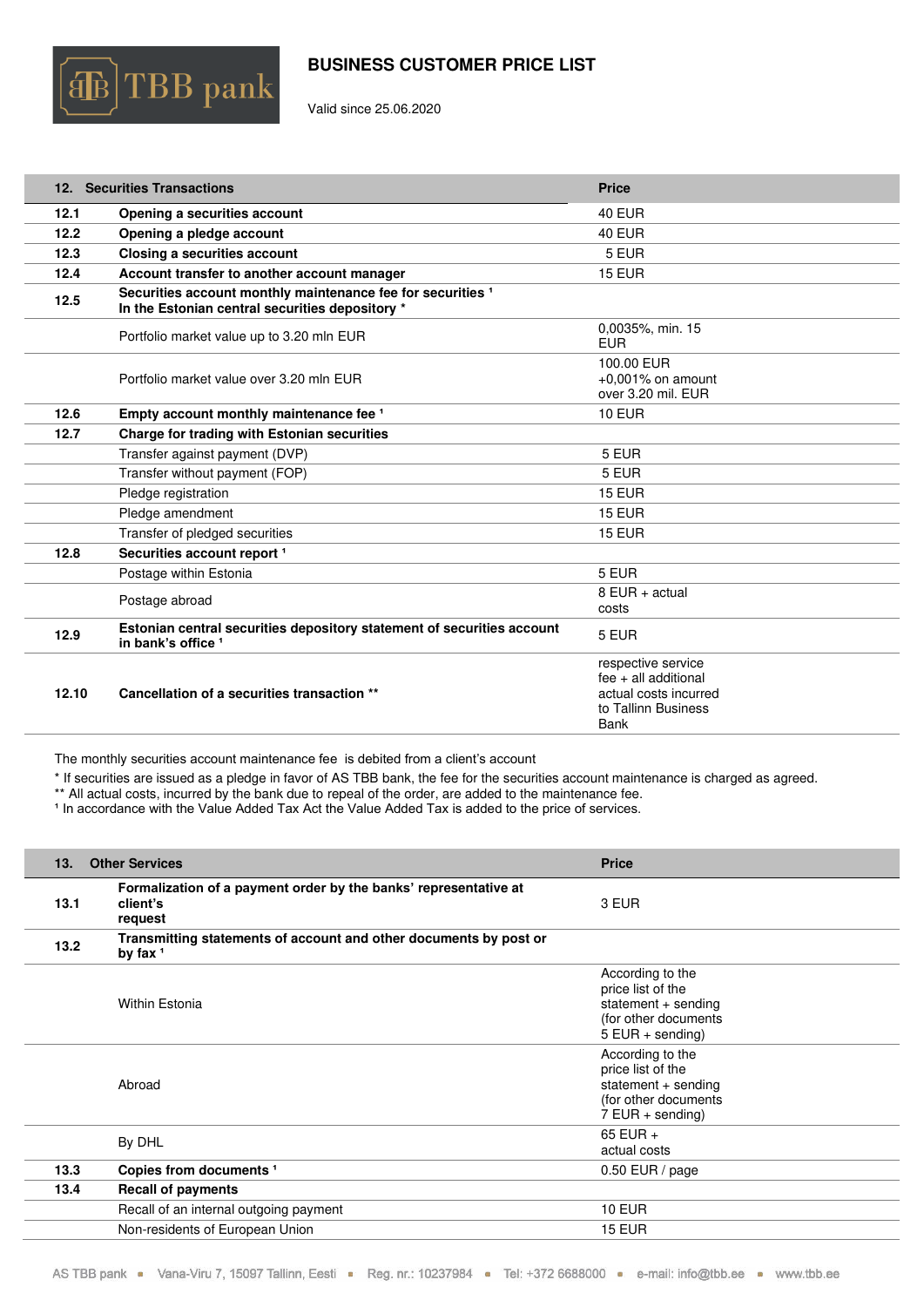

Valid since 25.06.2020

| 13.   | <b>Other Services</b>                                                                       | <b>Price</b>                          |
|-------|---------------------------------------------------------------------------------------------|---------------------------------------|
|       | Recall of European (SEPA) payment                                                           |                                       |
|       | Payment not sent out of the bank                                                            | 4 EUR                                 |
|       | Non-residents of European Union                                                             | 7 EUR                                 |
|       | Payment has been sent out of the bank *                                                     | 45 EUR +<br>actual costs              |
|       | Non-residents of European Union                                                             | 74 EUR +<br>actual costs              |
|       | Recall of a foreign outgoing payment                                                        |                                       |
|       | Payment not sent out of the bank                                                            | 13 EUR                                |
|       | Non-residents of European Union                                                             | 22 EUR                                |
|       | Payment has been sent out of the bank                                                       | 29 EUR $+$<br>actual costs            |
|       | Non-residents of European Union                                                             | 41 EUR $+$<br>actual costs            |
| 13.5  | Payments corrections and queries                                                            |                                       |
|       | About European (SEPA) payments                                                              |                                       |
|       | Payment not sent out of the bank                                                            | 4 EUR                                 |
|       | Non-residents of European Union                                                             | 8 EUR                                 |
|       | Payment has been sent out of the bank                                                       | 48 EUR +<br>actual costs              |
|       | Non-residents of European Union                                                             | 74 EUR +<br>actual costs              |
|       | About foreign payments                                                                      | 22 EUR +<br>actual costs              |
|       | Non-residents of European Union                                                             | 33 EUR +<br>actual costs              |
| 13.6  | Issuing certificates for auditors                                                           | <b>25 EUR</b>                         |
| 13.7  | Issuing certificates which require special solutions                                        | 30 EUR                                |
| 13.8  | Repeated written notice to the customer about the violation of the<br>terms of the contract | 5 EUR                                 |
| 13.9  | Issuing certificates, confirmations, etc. to present                                        |                                       |
|       | Within Estonia                                                                              | 5 EUR + mail cost                     |
|       | To foreign institutions                                                                     | 5 EUR + mail cost                     |
| 13.10 | <b>Account statement</b>                                                                    |                                       |
|       | Digitally signed account statement from the Internet bank **                                | Free of charge                        |
|       | Account statement from the bank branch on paper                                             | 0.60 EUR /sheet.<br>min. 2 EUR        |
|       | Account statement via e-mail                                                                | <b>10 EUR</b>                         |
| 13.11 | S.W.I.F.T / SEPA copy                                                                       | <b>12 EUR</b>                         |
| 13.12 | Formalization of a letter of attorney <sup>1</sup>                                          | Free of charge                        |
| 13.13 | Statement from Business Register (on customers request) <sup>1</sup>                        |                                       |
|       | For residents of Estonia                                                                    | 3 EUR                                 |
|       |                                                                                             | According to the<br>price list of the |
|       | For non-residents                                                                           | European Business                     |
|       |                                                                                             | Register                              |
| 13.14 | Deposit box rent (85 mm high) <sup>1</sup>                                                  |                                       |
|       | 1 day                                                                                       | 2 EUR                                 |
|       | 1 month                                                                                     | <b>12 EUR</b>                         |
|       | 12 months                                                                                   | <b>120 EUR</b>                        |
| 13.15 | Deposit box rent (285 mm high) <sup>1</sup>                                                 |                                       |
|       | 1 day                                                                                       | 3 EUR                                 |
|       | 1 month                                                                                     | <b>27 EUR</b>                         |
|       | 12 months                                                                                   | <b>250 EUR</b>                        |
| 13.16 | Making a new key for a safe box                                                             | Actual costs                          |